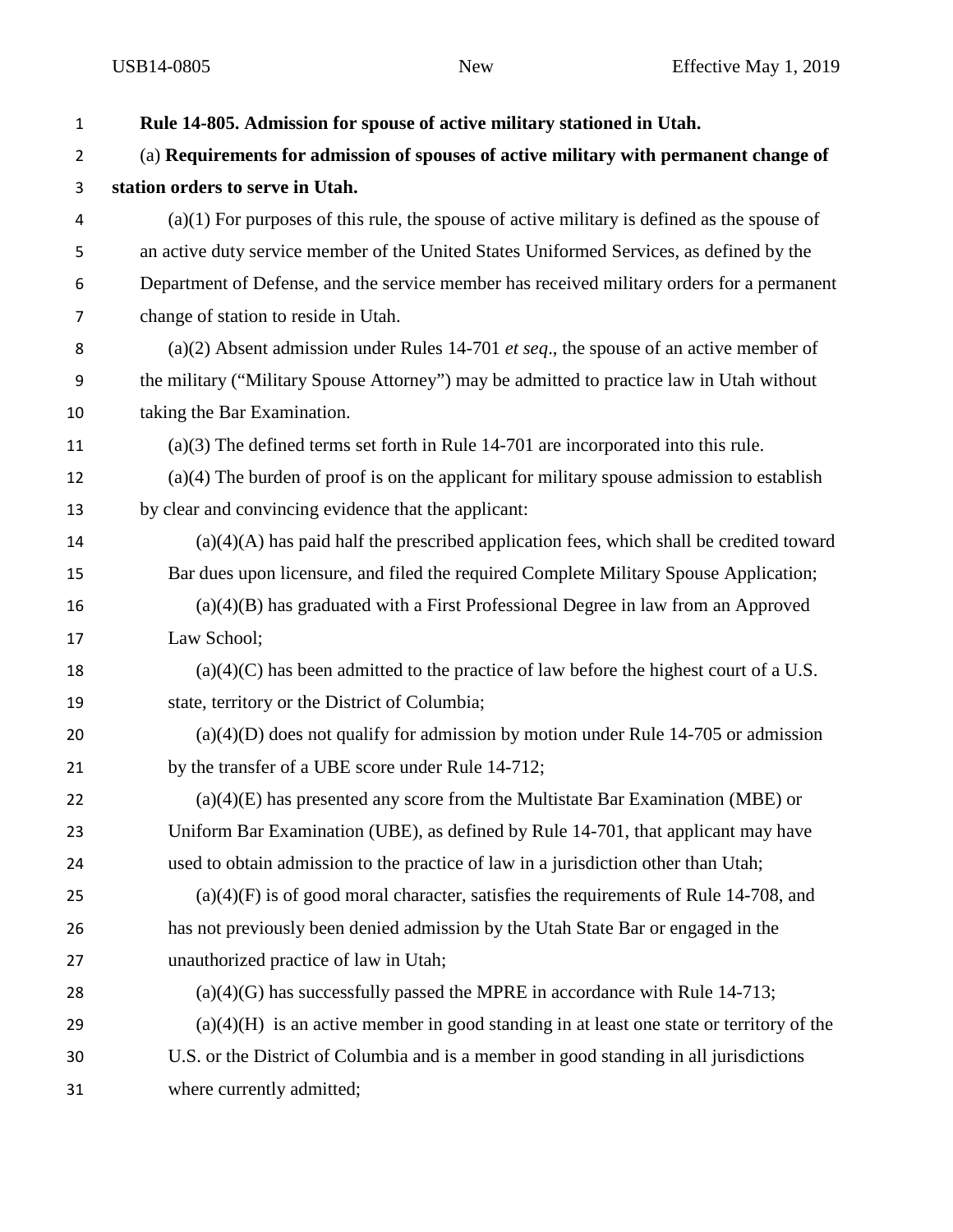| 32 | $(a)(4)(I)$ has a proven record of ethical, civil and professional behavior and has never    |
|----|----------------------------------------------------------------------------------------------|
| 33 | been disbarred or resigned with discipline pending, or their equivalent, in any jurisdiction |
| 34 | and is not currently subject to lawyer discipline or the subject of a pending disciplinary   |
| 35 | matter;                                                                                      |
| 36 | $(a)(4)(J)$ if intending to practice pending admission, has identified an active member      |
| 37 | of the Bar in good standing who has agreed to actively supervise the Military Spouse         |
| 38 | Attorney in accordance with the supervisory requirements specified in subsection (b) of      |
| 39 | this rule, as evidenced by a verification signed by both the Military Spouse Attorney and    |
| 40 | the supervising attorney; and                                                                |
| 41 | $(a)(4)(K)$ complies with the provisions of Rule 14-716 concerning licensing and             |
| 42 | enrollment fees.                                                                             |
| 43 | (b) Certificate while application is pending; required supervision.                          |
| 44 | $(b)(1)$ While a Military Spouse Attorney's application is pending, the Military Spouse      |
| 45 | Attorney may practice law in Utah upon issuance of a Certificate While Application is        |
| 46 | Pending under subsection (c).                                                                |
| 47 | (b)(2) While practicing with application pending, the Military Spouse Attorney must be       |
| 48 | fully supervised by an active member of the Bar in good standing as set forth in this rule.  |
| 49 | Required supervision ceases upon the Military Spouse Attorney's admission to the Bar under   |
| 50 | this rule.                                                                                   |
| 51 | $(b)(3)$ For the duration of the supervision, the supervising attorney shall:                |
| 52 | $(b)(3)(A)$ assume full responsibility for all matters to be handled by the Military         |
| 53 | Spouse Attorney; and                                                                         |
| 54 | $(b)(3)(B)$ be included by name on all pleadings and papers.                                 |
| 55 | (c) Timing and processing of application.                                                    |
| 56 | $(c)(1)$ An application under this rule may be filed at any time.                            |
| 57 | $(c)(2)$ The Bar will promptly conduct a preliminary character and fitness review of a       |
| 58 | completed application submitted by a Military Spouse Attorney.                               |
| 59 | $(c)(3)$ Upon satisfactory completion of the preliminary review and upon confirming that     |
| 60 | the Military Spouse Attorney is present in Utah, the Bar will issue a Certificate While      |
| 61 | Application is Pending to the applicant.                                                     |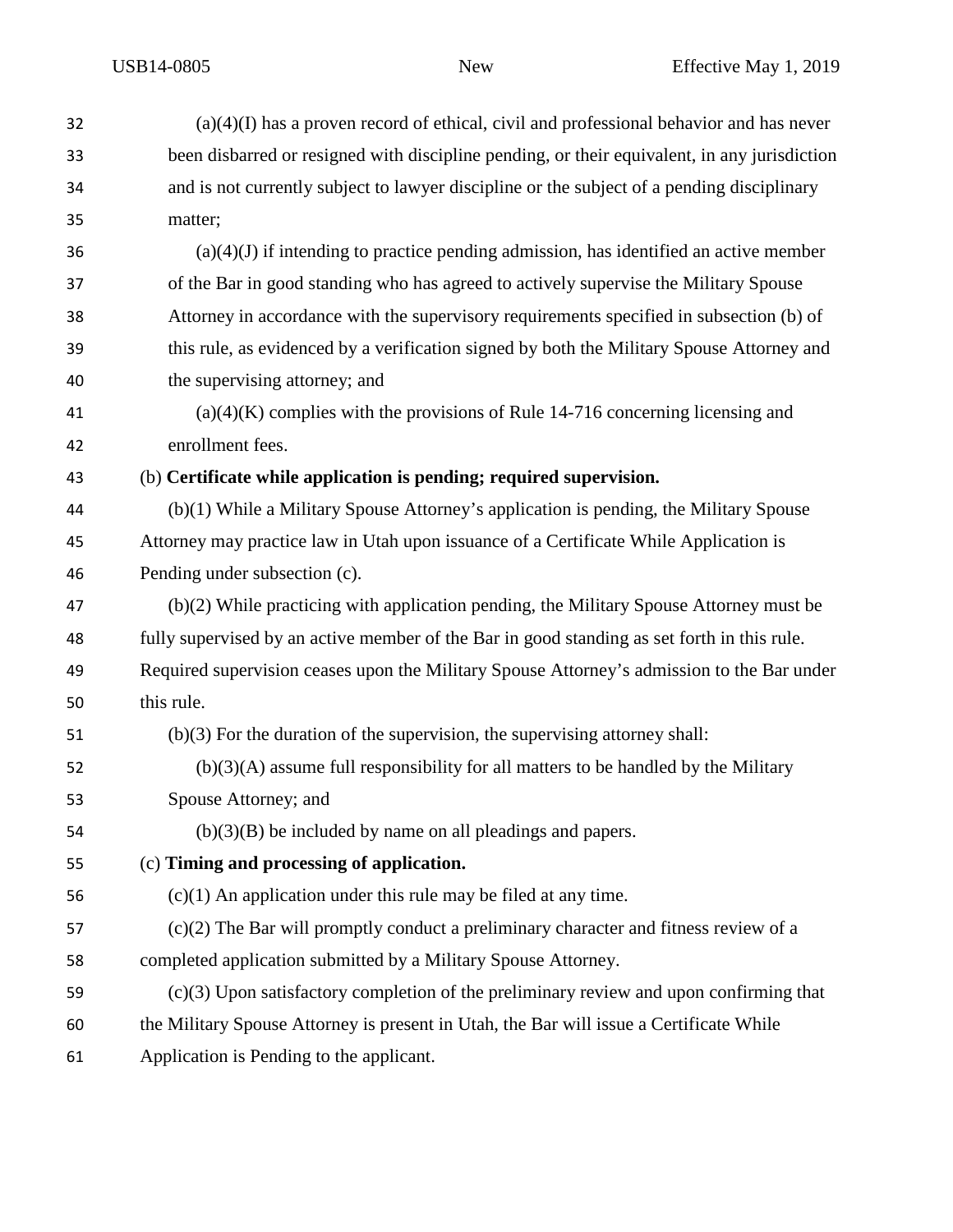$(c)(3)(A)$  The Certificate While Application is Pending authorizes the Military Spouse Attorney to begin practice in accordance with this rule while the application is pending. (c)(3)(B) The Certificate expires 120 days after issuance, but a new certificate may be issued if the applicant has not been dilatory in supplying required information during the processing of the application. (d) **Jurisdiction and Authority**. The practice of a lawyer admitted under this rule shall be subject to the Utah Rules of Professional Conduct and Article 5, Lawyer Discipline and Disability, and to all other applicable laws and rules governing lawyers admitted to the Bar. Jurisdiction shall continue whether or not the Military Spouse Attorney retains the privilege to practice in Utah and irrespective of the residence or domicile of the Military Spouse Attorney. (e) **Continuing legal education.** Applicants admitted under this rule who have two or more years of legal practice shall complete, document, and certify no later than six months following admission having attended at least 15 hours of continuing legal education on Utah practice and procedure and on ethics and civility requirements. (e)(1) The Bar may by regulation specify the number of the required 15 hours that must be in particular areas of practice, procedure, ethics, and civility. Included in this mandatory 15 hours is attendance at the Bar's OPC ethics school. (e)(2) On an ongoing basis, attorneys admitted under this rule must comply with the continuing legal education requirements imposed on lawyers under Article 4. (f) **Mentoring and Supervision.**  (f)(1) A Military Spouse Attorney with less than two years of Active Practice when 84 admitted must obtain a mentor and complete the New Lawyer Training Program (NLTP) as outlined in Rules 14-404 and 14-808. (f)(2) A Military Spouse Attorney with less than two years of Active Practice who has not presented an MBE score above 134 or UBE score above 269 must be affiliated at all times with an active member of the Bar in good standing who has agreed to supervise the Military Spouse Attorney and assume full responsibility for all matters handled by the Military Spouse Attorney. A Military Spouse Attorney subject to this supervision requirement must also enroll in the Bar's approved professional liability insurance program or obtain equivalent insurance coverage.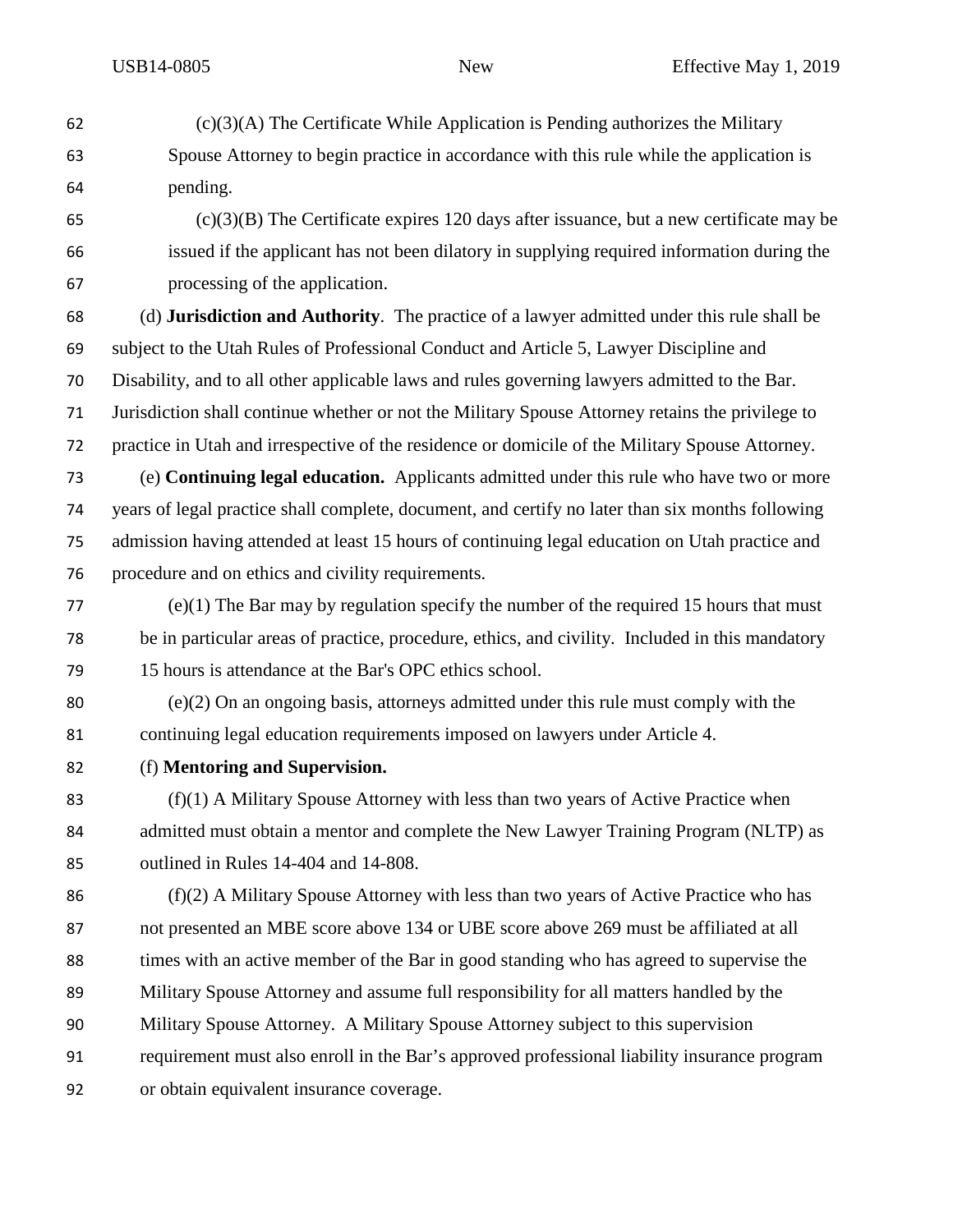| 93  | $(g)$ <b>Annual licensing.</b> An attorney admitted under this rule is subject to annual licensing and |
|-----|--------------------------------------------------------------------------------------------------------|
| 94  | enrollment fees and, during the annual licensing period, must provide to the Bar proof of              |
| 95  | continuing compliance with $(a)(8)$ through $(a)(10)$ .                                                |
| 96  | (h) <b>Mandatory status reporting.</b> An attorney admitted under this rule and any required           |
| 97  | supervising attorney are each responsible for notifying the Bar in writing within 21 days of any       |
| 98  | change that may affect the Military Spouse Attorney's license to practice law under this rule.         |
| 99  | (i) Termination of license to practice in Utah. A Military Spouse Attorney's license                   |
| 100 | terminates and a Military Spouse Attorney must cease all activities under this rule:                   |
| 101 | $(i)(1)$ six months after the military service member is permanently transferred outside               |
| 102 | Utah on military orders with dependents authorized, unless the transfer is a remote follow-on          |
| 103 | assignment and the Military Spouse Attorney remains in Utah during the service member's                |
| 104 | remote assignment;                                                                                     |
| 105 | $(i)(2)$ ninety days after:                                                                            |
| 106 | $(i)(2)(A)$ the military service member dies, separates, or retires from the United States             |
| 107 | <b>Uniformed Services;</b>                                                                             |
| 108 | $(i)(2)(B)$ the Military Spouse Attorney ceases to be a dependent as defined by the                    |
| 109 | United States Department of Defense;                                                                   |
| 110 | (i)(3) thirty days after the Military Spouse Attorney permanently relocates outside Utah               |
| 111 | for a reason other than the military service member's permanent change of station;                     |
| 112 | $(i)(4)$ immediately upon:                                                                             |
| 113 | $(i)(4)(A)$ failure to comply with subsection (g);                                                     |
| 114 | $(i)(4)(B)$ failure to maintain an active license in at least one other U.S. state, territory,         |
| 115 | or the District of Columbia;                                                                           |
| 116 | $(i)(4)(C)$ any termination of sponsorship by a supervising attorney if required by                    |
| 117 | subsection (b), or the failure of a supervising attorney to be an active member of the Bar             |
| 118 | in good standing;                                                                                      |
| 119 | $(i)(4)(D)$ admission to the Bar under any other rule; or                                              |
| 120 | $(i)(4)(E)$ an order of termination by any disciplinary proceeding in Utah or upon                     |
| 121 | disbarment or suspension of any other license of the Military Spouse Attorney from                     |
| 122 | another jurisdiction.                                                                                  |